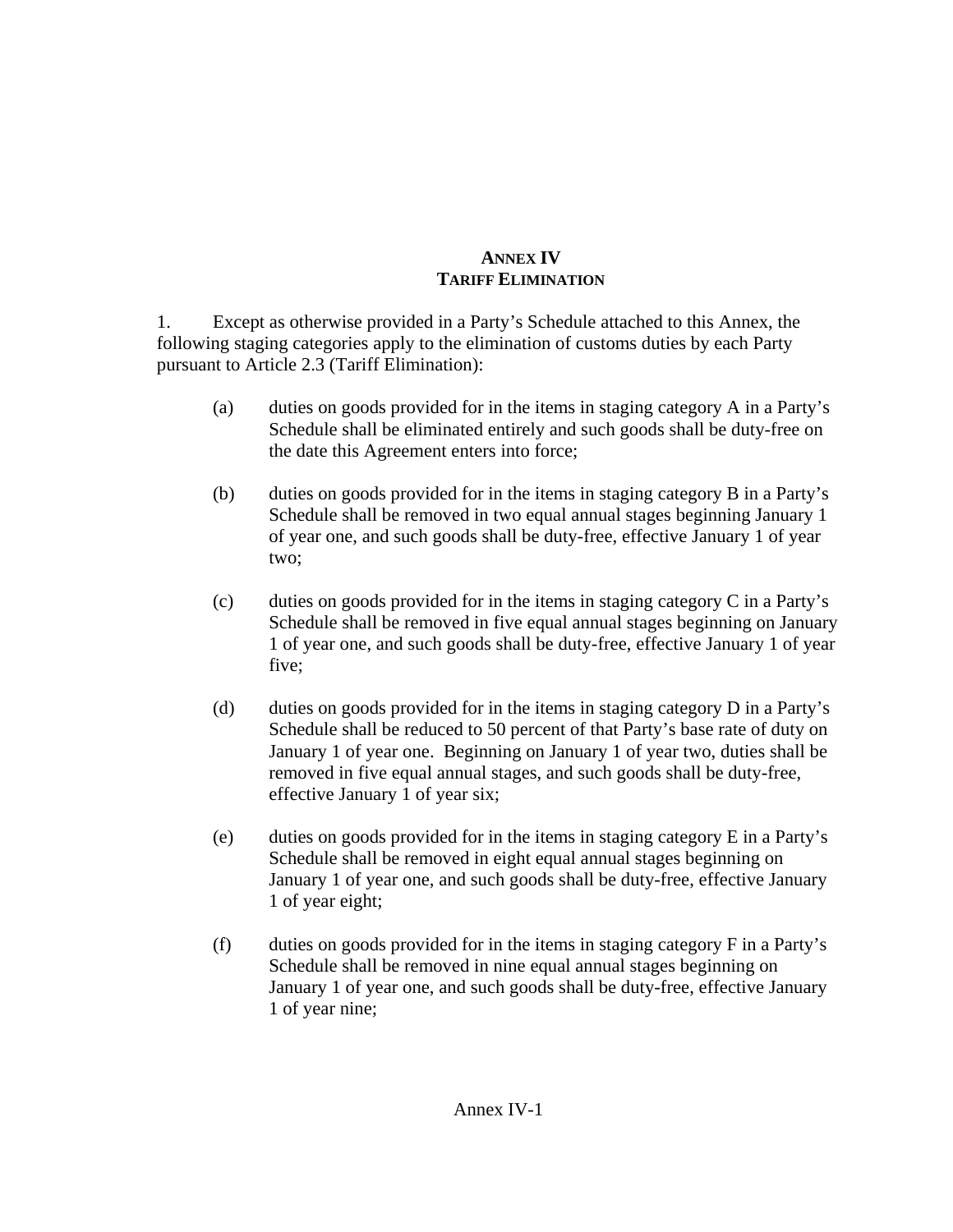- (g) duties on goods provided for in the items in staging category G in a Party's Schedule shall be removed in ten equal annual stages beginning on January 1 of year one, and such goods shall be duty-free, effective January 1 of year ten;
- (h) duties on goods provided for in staging category H in a Party's Schedule shall be removed in ten stages. On January 1 of year one, duties shall be reduced by three percent of that Party's base rate, and by an additional three percent of the base rate on January 1 of each year thereafter through year four. Beginning on January 1 of year five, duties shall be removed in six equal annual stages, and such goods shall be duty-free, effective January 1 of year ten;
- (i) duties on goods provided for in the items in staging category I in a Party's Schedule shall be removed in 12 equal annual stages beginning on January 1 of year one, and such goods shall be duty-free, effective January 1 of year  $12:$
- (j) duties on goods provided for in the items in staging category J in a Party's Schedule shall be removed in 15 equal annual stages beginning on January 1 of year one, and such goods shall be duty-free, effective January 1 of year 15;
- (k) duties on goods provided for in the items in staging category K in a Party's Schedule shall remain at base rates during years one through six. On January 1 of year seven, duties shall be reduced by 5.6 percent of that Party's base rate, and by an additional 5.6 percent of the base rate on January 1 of each year thereafter through year 12. On January 1 of year 13, duties shall be reduced by an additional 11.1 percent of the base rate, and by an additional 11.1 percent of the base rate on January 1 of each year thereafter through year 18. Such goods shall be duty-free, effective January 1 of year 18; and
- (l) goods provided for in the items in staging category L in a Party's Schedule shall continue to receive duty-free treatment.

2. The base rate of duty and staging category for determining the interim rate of customs duty at each stage of reduction for an item are indicated for the item in each Party's Schedule attached to this Annex.